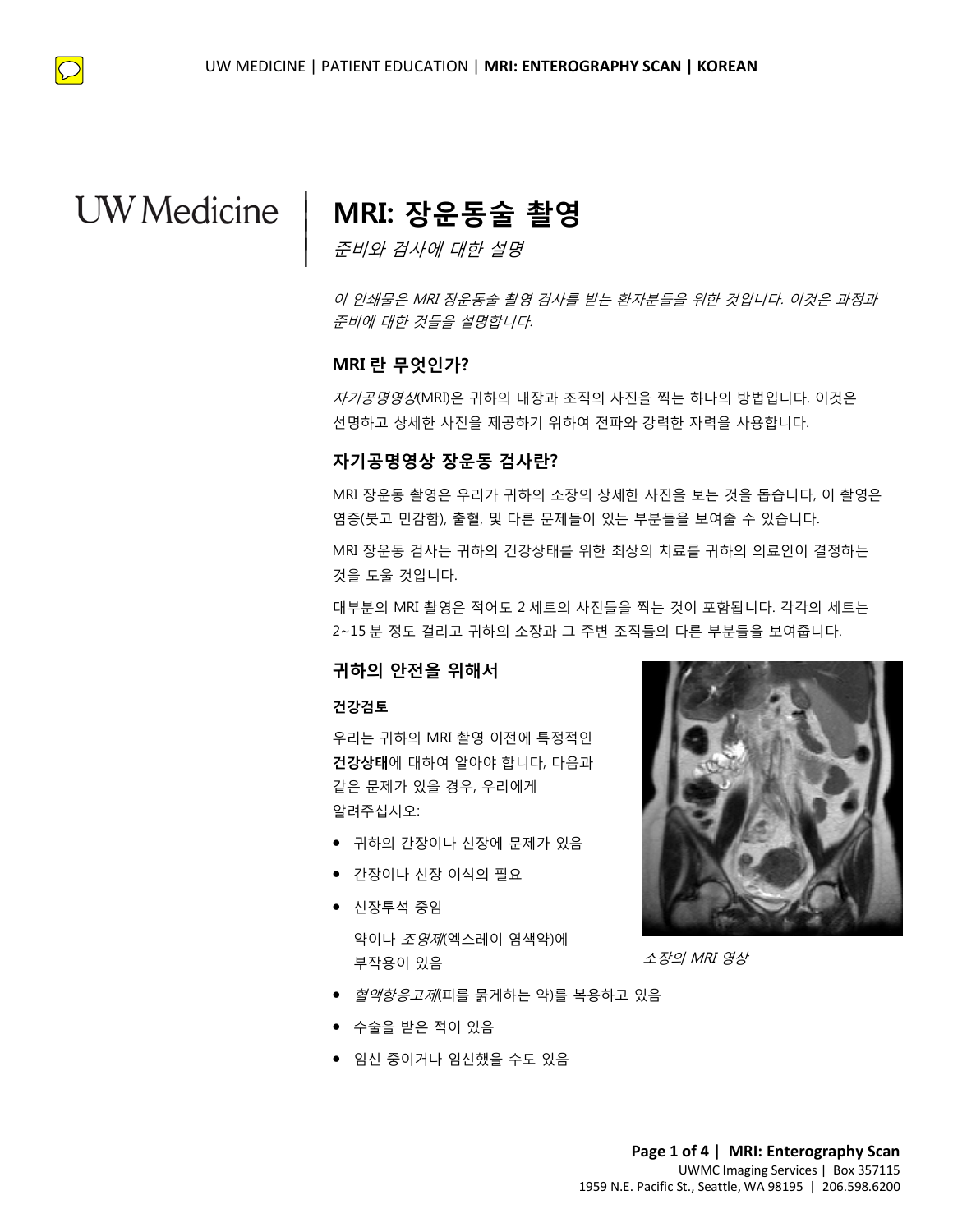### **금속에 대한 심사**

우리는 MRI 촬영을 하기 전에 귀하의 **몸 안이나 몸에** 금속이 있는 지를 알아야 하기도 합니다,

MRI 자력은 철 그리고 어떠한 다른 금속과 같은 강자성의 물체를 끌어당길 것입니다. 다음과 같은 것들이 있으면 MRI 직원에게 말해주십시오:

대부분의 경우, 외과용 스테이플, 크립, 판, 핀, 및 나사는 그것들이 들어간지가 4~6 주<br>이상일 경우 MRI 도중 위험하지 않습니다. 의문점이 있을 경우 우리는 금속조각의<br>유무를 확인하기 위하여 엑스레이를 찍어볼 수도 있습니다.<br>● 무시이나 역구하자 소누써서 • 귀하의 몸 안에 동맥류 클립, 심장박동 조절기, 인공심장판막, 심어놓은 포트, 약물주입 도관(포트오 케쓰, 인퓨사포트, 아니면 라이프포트와 같은), 자궁내 장치(IUD), 인공 고관절, 판, 클립, 핀, 아니면 나사, 외과용 스테이플, 아니면 그 외의 삽입 금속물. 이상일 경우 MRI 도중 위험하지 않습니다. 의문점이 있을 경우 우리는 금속조각의

유무를 확인하기 위하여 엑스레이를 찍어볼 수도 있습니다.

- 문신이나 영구화장 속눈썹선
- 약 파스
- 몸 안에 총알이나 파편
- 금속을 다루는 일을 한 경력
- 치아를 봉했거나 치아 교정기

● 약 파스<br>● 몸 안에 총알이나 파편<br>● 금속을 다루는 일을 한 경력<br>● 치아를 봉했거나 치아 교정기<br>*치과 작업은 보통 MRI 에 의해서 영향을 받지 않지만 봉한 물체나 교정기는 얼굴이니*<br>*뇌의 사진에 영향을 끼칠 수도 있습니다*. ● 금속을 다루는 일을 한 경력<br>● 치아를 봉했거나 치아 교정기<br>*치과 작업은 보통 MRI 에 의해서 영향을 받지 않지만 봉한 물체나 교정기는 얼굴이<br><br><br>또한 금속이 들어있을 수도 있는 다른 물품들은 제거해 주십시오. 포함되는 것들:<br>● 머리핀* 치과 작업은 보통 MRI 에 의해서 영향을 받지 않지만 봉한 물체나 교정기는 얼굴이나 뇌의 사진에 영향을 끼칠 수도 있습니다.

또한 **금속이 들어있을 수도 있는 다른 물품들은 제거**해 주십시오. 포함되는 것들:

- 머리핀
- 귀금속
- 안경, 보청기, 및 제거되는 치과기공물

### **준비방법?**

- MRI 촬영 동안 통증이나 불안감을 관리하는 것에 대하여 걱정되는 것이 있을 경우 의뢰한 의료인과 상담해 주십시오.
- **아침**에 촬영을 할 경우:
	- 촬영 전날 밤에는 계란이나 샌드위치와 같은 가벼운 저녁식사를 드십시오.
	- 촬영 당일 아침은 아침식사를 하지 **마십시오**,

- 촬영이 **오후**에 있을 경우:
	- 촬영 당일 아침에는 계란과 토스트, 아니면 시리얼과 같은 것처럼 아침식사를 가볍게 하십시오.
	- 점심식사는 하지 **마십시오**.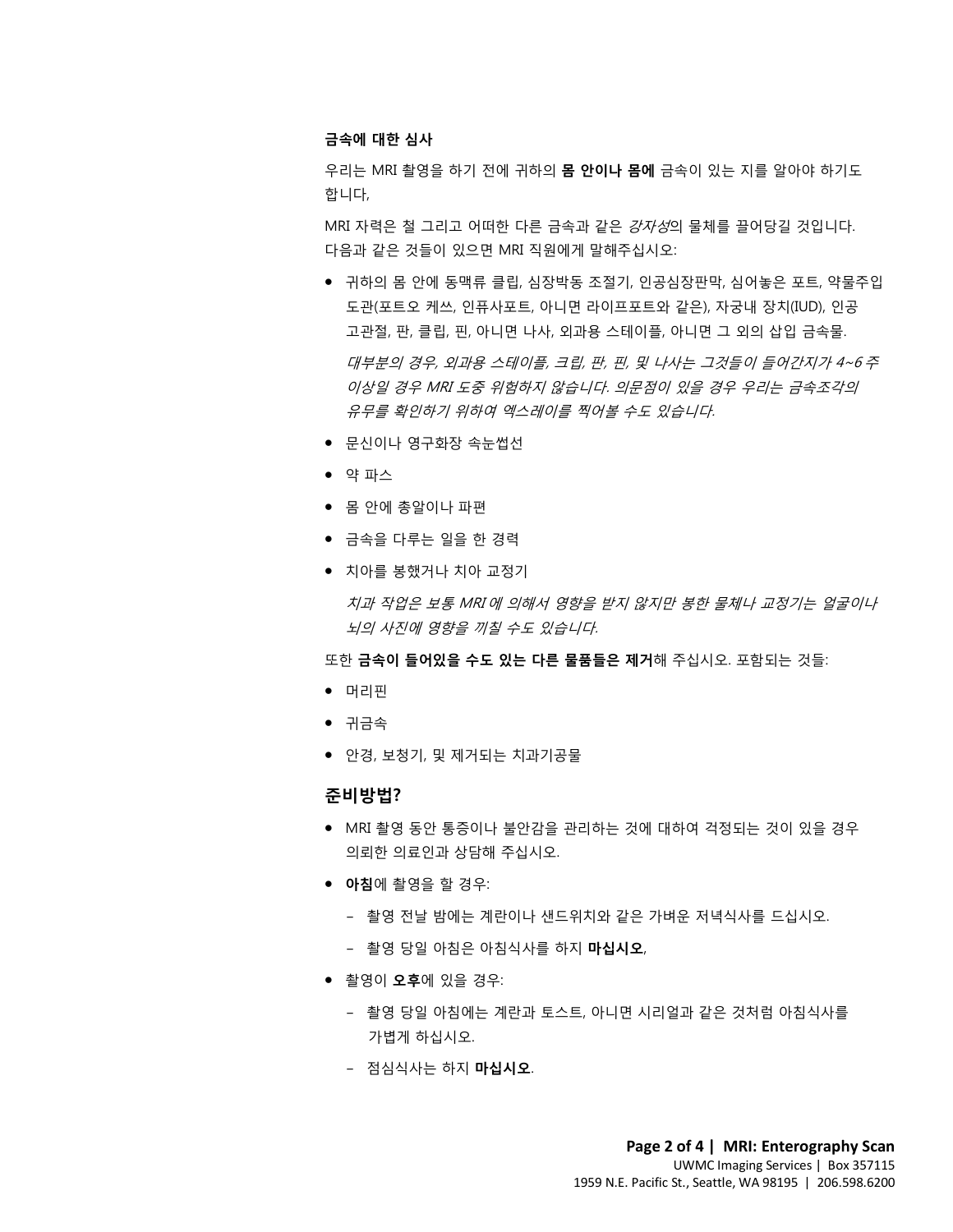- 일상적으로 복용하는 약들은 복용하십시오.
- 촬영시간 4 시간 전부터 아무것도 먹지 **마십시오**.
- 우유나 초콜렛, 그리고 카페인이 들어있지 않은 음료는 촬영 1 시간 전까지 마셔도 됩니다.

### **과정에 대한 설명**

#### **촬영 이전**

- 방사선과에 도착하시면 MRI 기술자가 촬영에 대하여 귀하에게 설명할 것입니다. 그런 다음 귀하는 병원가운으로 갈아입을 것입니다.
- 다음 귀하는 병원가운으로 갈아입을 것입니다.<br>● 기술자는 마시는 조영제를 드릴 것입니다. 귀하는 다음 한 시간 동안에 걸쳐서 이<br>액체를 마실 것입니다.<br>. • 기술자는 마시는 조영제를 드릴 것입니다. 귀하는 다음 한 시간 동안에 걸쳐서 이 액체를 마실 것입니다.

### **촬영 동안**

- 3 응단<br>● 귀하는 미끄러져 움직이는 테이블 위에서 아주 가만히 누워 있어야 합니다. 기술자는<br>귀하가 자세를 잡는 것을 도울 것입니다.<br>● 우리는 짧은 시간 동안 귀하의 장운동을 감소시키는 것을 돕는 약을 드릴 것입니다.<br>이것은 가능한 한 최상의 사진을 우리가 찍게 해 줍니다.<br>● 귀하의 복부에 *몸통 코일*이라고 불리는 기구가 놓여질 것입니다.<br>● 기술자는 호흡지시를 귀하에게 드릴 것입 • 귀하는 미끄러져 움직이는 테이블 위에서 아주 가만히 누워 있어야 합니다. 기술자는 귀하가 자세를 잡는 것을 도울 것입니다.
	- 우리는 짧은 시간 동안 귀하의 장운동을 감소시키는 것을 돕는 약을 드릴 것입니다. 이것은 가능한 한 최상의 사진을 우리가 찍게 해 줍니다.
	- 귀하의 복부에 *몸통 코일*이라고 불리는 기구가 놓여질 것입니다.
- 우리는 짧은 시간 동안 귀하의 장운동을 감소시키는 것을 돕는 약을 드릴 것입니다.<br>이것은 가능한 한 최상의 사진을 우리가 찍게 해 줍니다.<br>● 귀하의 복부에 *몸통 코일*이라고 불리는 기구가 놓여질 것입니다.<br>● 기술자는 호흡지시를 귀하에게 드릴 것입니다. 최상의 영상이 찍히도록 이 지시들을<br>밀접하게 따라 주십시오.<br>● 기술자는 MRI 기계 안으로 테이블을 밀어 넣을 것이고 그런 다음 M • 기술자는 호흡지시를 귀하에게 드릴 것입니다. 최상의 영상이 찍히도록 이 지시들을 밀접하게 따라 주십시오.
	- 기술자는 MRI 기계 안으로 테이블을 밀어 넣을 것이고 그런 다음 MRI 사진을 찍기 위해서 방을 나갈 것입니다.
	- 귀하는 인터콤을 통해서 언제든지 기술자와 의사소통을 할 수 있을 것입니다.
	- 특정적인 조직이나 혈관을 더 쉽게 보기 위해서 사용되는 조영제를 주사합니다. 촬영을 위해서 조영제가 귀하에게 필요할 경우:
		- 촬영 이전에 담당의가 귀하와 상담할 것입니다.
		- 촬영이 반쯤 진행됬을 때 귀하는 주사를 맞을 것입니다.
		- 작은 주사바늘로 귀하의 팔이나 손에 주입한 정맥도관(IV)을 통하여 주사될 것입니다.
	- 전체적인 촬영은 30~40 분 정도 걸릴 것입니다.
	- 촬영을 다 끝낸 이후 몸통코일은 제거될 것입니다.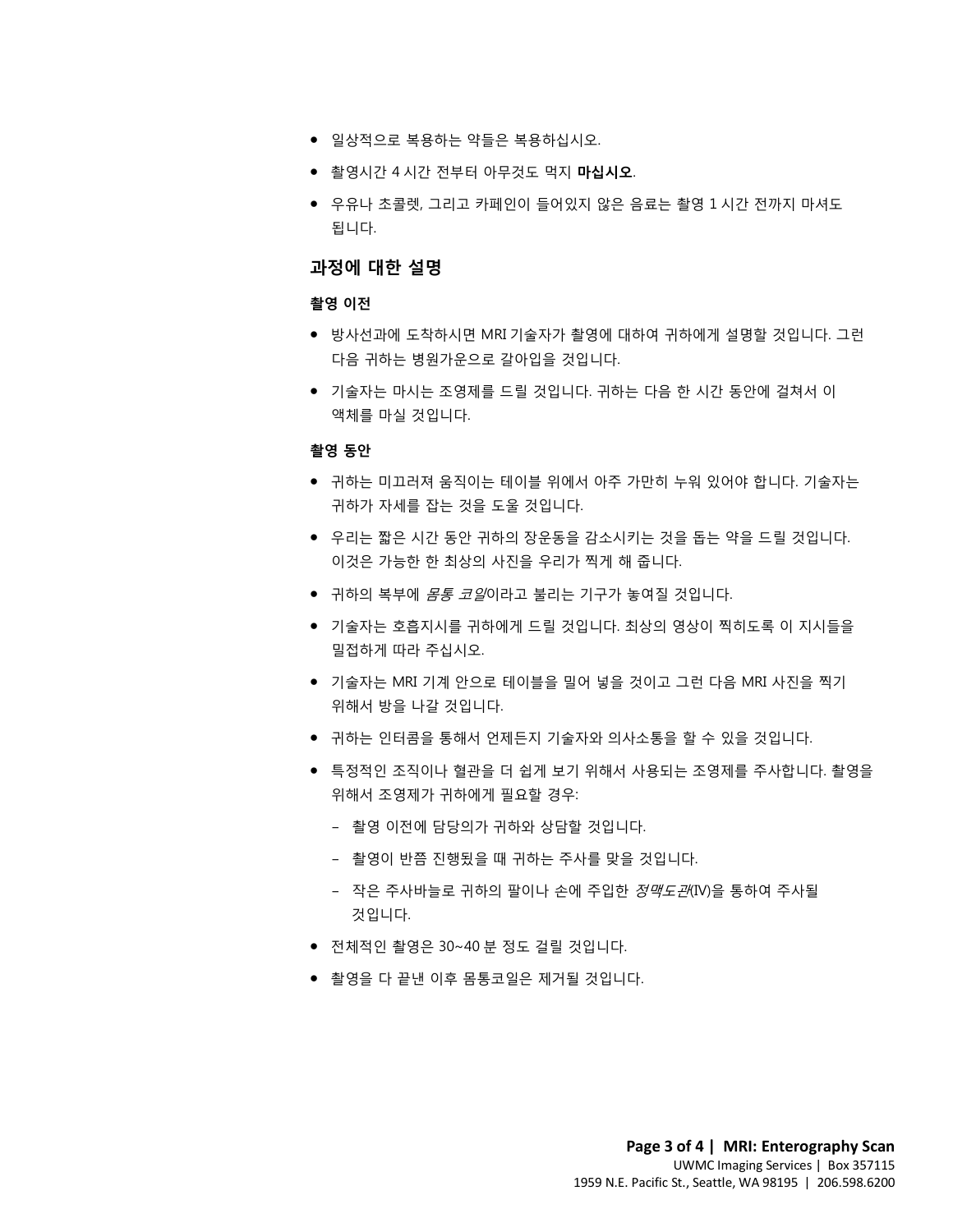### **MRI 를 찍는 동안 내가 느낄 것은?**

- MRI 는 통증을 야기하지 않습니다.
- 어떤 환자분들은 MRI 기계 안으로 들어갈 때 갑갑함이나 불안함(폐소공포증)을 느낄 수도 있습니다. 만일 폐소공포증이 있을 경우 MRI 를 의뢰한 의사에게 말해주십시오. 귀하의 의사는 촬영하는 동안 편히 있을 수 있도록 약을 귀하에게 줄 수도 있습니다.
- 사진이 찍히는 부분이 열이 나는 것을 느낄 수도 있습니다. 이것은 정상입니다. 이것이 많이 불편하면 MRI 기술자에게 말해주십시오.
- ''1이는 할 8이는 8년 시포법에 떼리키의 구드되는 포티를 불을 것입니다. 구리는 이<br>소리들을 약간은 차단하는 돕기 위하여 귀마개와 음악을 들을 수 있는 헤드폰을<br>제공할 것입니다.<br>**촬영 이후** • 귀하는 촬영하는 동안 시끄럽게 때리거나 두드리는 소리를 들을 것입니다. 우리는 이 소리들을 약간은 차단하는 돕기 위하여 귀마개와 음악을 들을 수 있는 헤드폰을 제공할 것입니다.

### **촬영 이후**

- 조영제를 귀하의 몸 밖으로 씻겨나가는 것을 돕기 위하여 그 날의 남은 하루는 수분을 충분히 섭취하십시오. 6~8 컵의 액체를 마시도록 시도하십시오.
- 조영제를 귀하의 몸 밖으로 씻겨나가는 것을 돕기 위하여 그 날의 남은 하루는<br>수분을 충분히 섭취하십시오. 6~8 컵의 액체를 마시도록 시도하십시오.<br>● **귀하의 MRI 를 위해서 항장운동 경구제가 사용되었을 경우:** 검사 이후 4 시간 동안은<br>운전을 하지 **마십시오**. 촬영 이후 집에 가는 것은 운전해서 데리고 갈 사람과 같이<br>오시거나 버스나 택시나 순행버스를 타거나 걸어서 가실 수 있습 • **귀하의 MRI 를 위해서 항장운동 경구제가 사용되었을 경우:** 검사 이후 4 시간 동(<br>운전을 하지 **마십시오**. 촬영 이후 집에 가는 것은 운전해서 데리고 갈 사람과 같이<br>오시거나 버스나 택시나 순행버스를 타거나 걸어서 가실 수 있습니다.<br>**결과는 누가 판독하고 나는 어떻게 그것을 받는가?**<br>귀하의 MRI 영상은 MRI 가 전문인 방사선과 의사가 검토하고 판독할 것입니다.<br>방사선과 의사 • **귀하의 MRI 를 위해서 항장운동 경구제가 사용되었을 경우:** 검사 이후 4 시간 동안은 운전을 하지 **마십시오**. 촬영 이후 집에 가는 것은 운전해서 데리고 갈 사람과 같이 오시거나 버스나 택시나 순행버스를 타거나 걸어서 가실 수 있습니다.

### **결과는 누가 판독하고 나는 어떻게 그것을 받는가?**

 $\_$  ,  $\_$  ,  $\_$  ,  $\_$  ,  $\_$  ,  $\_$  ,  $\_$  ,  $\_$  ,  $\_$  ,  $\_$  ,  $\_$  ,  $\_$  ,  $\_$  ,  $\_$  ,  $\_$  ,  $\_$  ,  $\_$  ,  $\_$  ,  $\_$  ,  $\_$  ,  $\_$  ,  $\_$  ,  $\_$  ,  $\_$  ,  $\_$  ,  $\_$  ,  $\_$  ,  $\_$  ,  $\_$  ,  $\_$  ,  $\_$  ,  $\_$  ,  $\_$  ,  $\_$  ,  $\_$  ,  $\_$  ,  $\_$  ,

귀하의 MRI 영상은 MRI 가 전문인 방사선과 의사가 검토하고 판독할 것입니다. 방사선과 의사는 그 결과에 대하여 귀하와 상담하지는 않을 것이지만 귀하의 주치의나 의뢰한 의사에게 보고서를 보낼 것입니다. 이 의료인은 그 결과를 귀하에게 줄 것입니다.

그런 다음 귀하와 귀하의 의료인은 필요한 대로 문제에 대한 치료와 같은 다음 단계를 상담할 것입니다.

또한 귀하는 결과를 이케어 결과 페이지에서 읽을 수도 있습니다. 영상 사본이 디스크로 필요할 경우 206.598.6206 로 전화하십시오.

### **문의사항?**

귀하의 질문은 중요합니다. 질문이나 걱정되는 것이 있을 경우 귀하의 담당의나 의료인에게 전화하십시오.

- UWMC 영상 서비스과: 206.598.6200
- HMC 영상 서비스과: 206.744.3105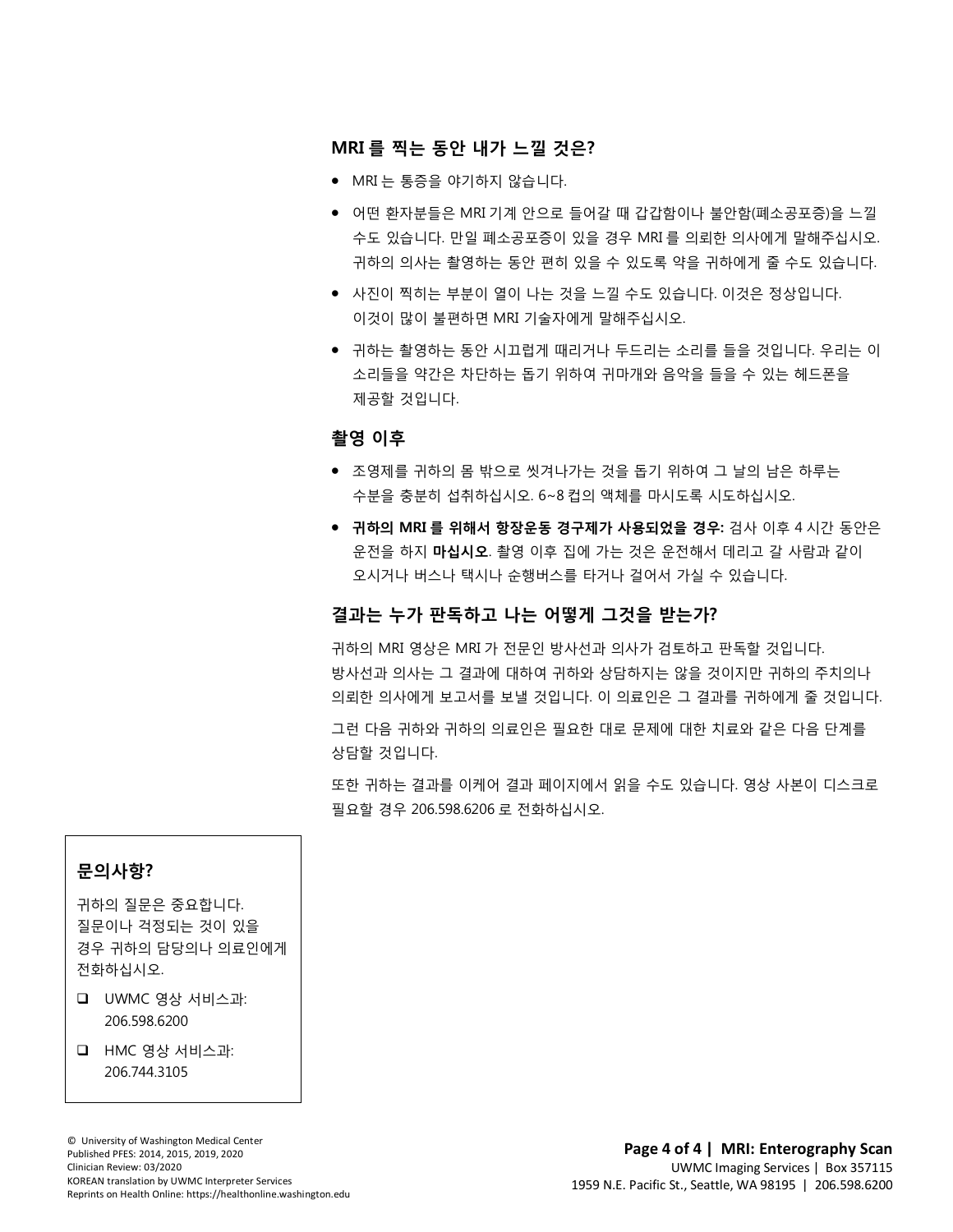# **UW** Medicine

## **MRI: Enterography Scan**

*What to expect and how to prepare*

*This handout is for patients having an MRI enterography scan. It explains what to expect and how to prepare.*

## **What is MRI?**

|  $\vert$  $\vert$  $\vert$ 

> *Magnetic resonance imaging* (MRI) is a way to take pictures of your internal organs and tissues. It uses radio waves and a strong magnet to provide clear and detailed pictures.

## **What is an MRI enterography scan?**

to provide clear and detailed pictures.<br> **What is an MRI enterography scan?**<br>
An MRI enterography scan helps us see detailed pictures of your<br>
small intestine. This scan can show areas of inflammation (swell<br>
and irritatio An MRI enterography scan helps us see detailed pictures of your small intestine. This scan can show areas of inflammation (swelling and irritation), bleeding, and other problems.

MRI enterography will help your healthcare provider decide which treatment is best for your health condition.

Most MRIs involve taking at least 2 sets of pictures. Each set lasts 2 to 15 minutes and shows a different part of your small intestine and the tissues around it.

## **For Your Safety**

### **Health Review**

We need to know about certain **health conditions** before giving you an MRI scan. Please tell us if you:

- Have any problems with your liver or kidneys
- Need a liver or kidney transplant
- Are on dialysis
- Have allergies to any drugs or *contrast* (X-ray dye)
- Are taking *anticoagulant* (blood-thinning) drugs

 $\_$  ,  $\_$  ,  $\_$  ,  $\_$  ,  $\_$  ,  $\_$  ,  $\_$  ,  $\_$  ,  $\_$  ,  $\_$  ,  $\_$  ,  $\_$  ,  $\_$  ,  $\_$  ,  $\_$  ,  $\_$  ,  $\_$  ,  $\_$  ,  $\_$  ,  $\_$  ,  $\_$  ,  $\_$  ,  $\_$  ,  $\_$  ,  $\_$  ,  $\_$  ,  $\_$  ,  $\_$  ,  $\_$  ,  $\_$  ,  $\_$  ,  $\_$  ,  $\_$  ,  $\_$  ,  $\_$  ,  $\_$  ,  $\_$  ,



*An MRI image of the small* 

*intestine.*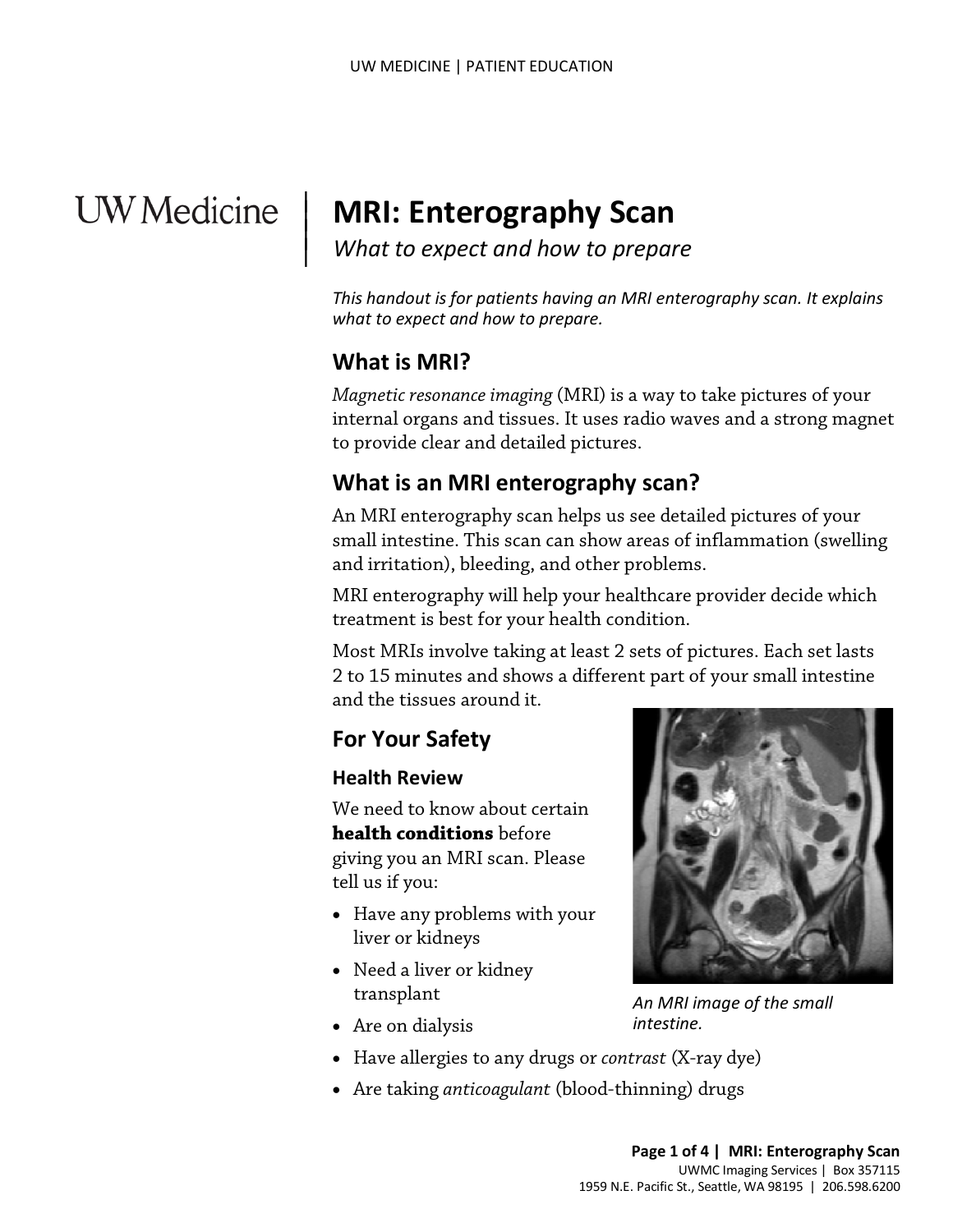- Have had any surgeries
- Are pregnant or may be pregnant

### **Screening for Metal**

We also need to know if you have any **metal in or on your body** before we give you an MRI scan.

The MRI magnets will pull on any *ferromagnetic* object, such as iron and some other metals. Please tell MRI staff if you have:

• Aneurysm clips, heart pacemaker, artificial heart valve, implanted port, infusion catheter (such as Port-o-cath, Infusaport, or Lifeport), intrauterine device (IUD), prosthetic hip, plates, clips, pins, or screws, surgical staples, or any other implanted metal object

Most times, surgical staples, clips, plates, pins, and screws are not a rise during MRI if they have been in place for more than 4 to 6 weeks. If there is any question, we may do an X-ray to check for metal fragments<br>• Tat *Most times, surgical staples, clips, plates, pins, and screws are not a risk during MRI if they have been in place for more than 4 to 6 weeks. If there is any question, we may do an X-ray to check for metal fragments.* 

- Tattoos or permanent eyeliner
- Medicine patches
- A bullet or shrapnel in your body
- Ever worked with metal
- Tooth fillings or braces

*Dental work is not usually affected by the MRI, but fillings and braces may affect pictures of the face or brain.*

Please also **remove any other items that might contain metal**. These include:

- Hairpins
- Jewelry
- Glasses, hearing aids, and any removable dental work

## **How do I prepare?**

- Please talk with your referring provider if you have any concerns about managing pain or anxiety during your MRI scan.
- If your scan is in the **morning**:

- The evening before your scan, have a light dinner, such as eggs or a sandwich.
- Do **not** eat breakfast on the morning of your scan.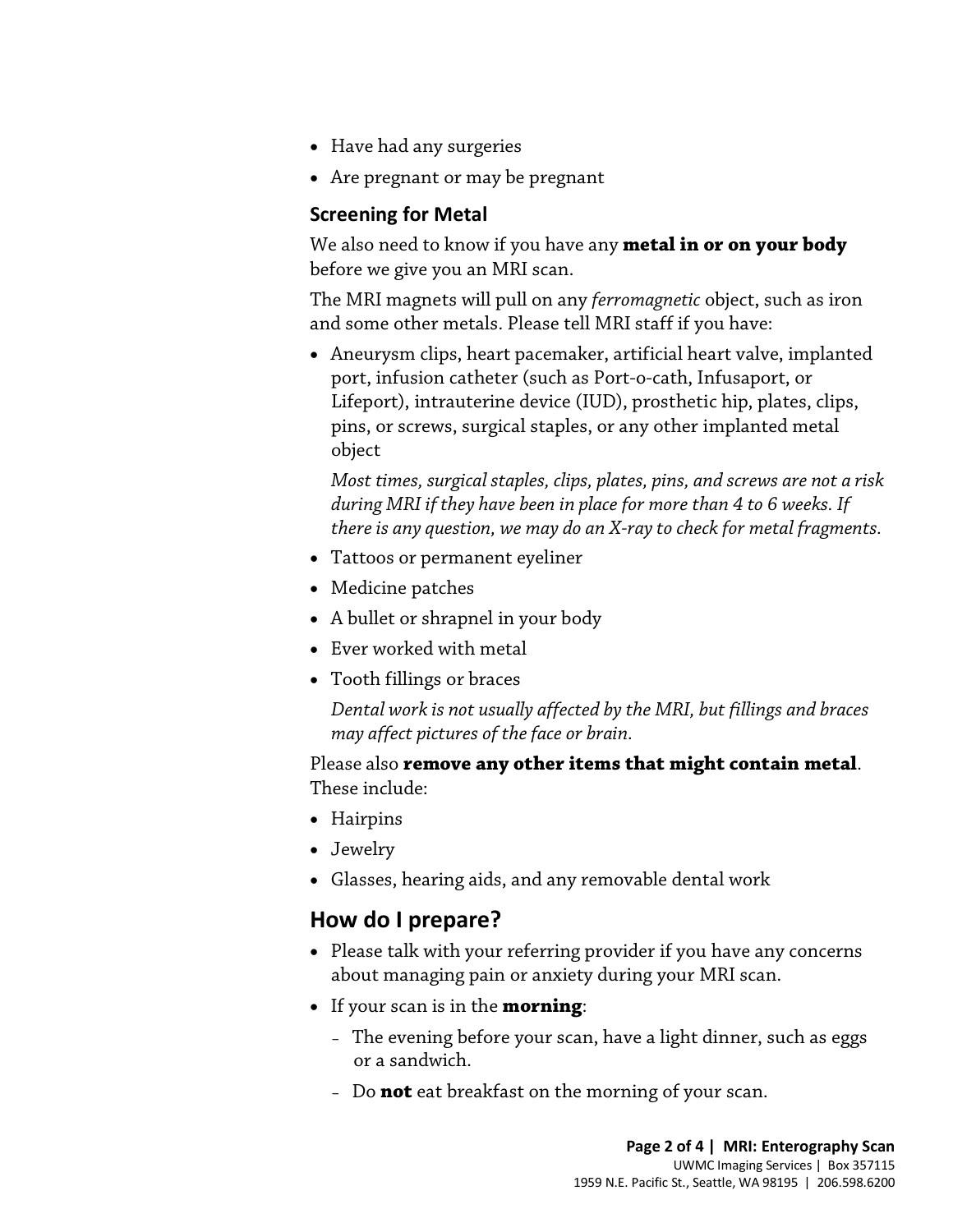- If your scan is in the **afternoon**:
	- On the morning of your scan, have a light breakfast, such as an egg and toast, or cereal.
	- Do **not** eat lunch.
- Take your regular medicines.
- Starting 4 hours before your scan time, do **not** eat any solid food.
- It is OK to drink liquids that do not contain caffeine, milk, or chocolate up to 1 hour before your scan.

## **What should I expect?**

## **Before Your Scan**

- When you arrive at the Radiology department, the MRI<br>technologist will explain the scan to you. You will then change<br>into a hospital gown.<br>• The technologist will give you oral contrast to drink. You will<br>drink this liqu • When you arrive at the Radiology department, the MRI technologist will explain the scan to you. You will then change into a hospital gown.
	- The technologist will give you oral contrast to drink. You will drink this liquid over the course of the next hour.

## **During the Scan**

- You will need to lie very still on a sliding table. The technologist will help get you into position.
- We will give you medicine that will reduce motion in your bowels for a short time. This allows us to get the best possible pictures.
- There will be a piece of equipment called a *torso coil* placed on your abdomen.
- The technologist will give you breathing instructions. Please closely follow these instructions for the best imaging results.
- The technologist will slide the table inside the MRI unit and then leave the room to take the MRI pictures.
- You will be able to talk with the technologist at any time through an intercom.
- An injection of a [contrast](javascript:glossAry() is used to make certain tissues or blood vessels easier to see. If you need the contrast for your scan:
	- Your doctor will talk with you about it before your scan.

- You will receive the injection about halfway through the scan.
- It will be injected through a small needle and an *intravenous* (IV) line in your arm or hand vein.